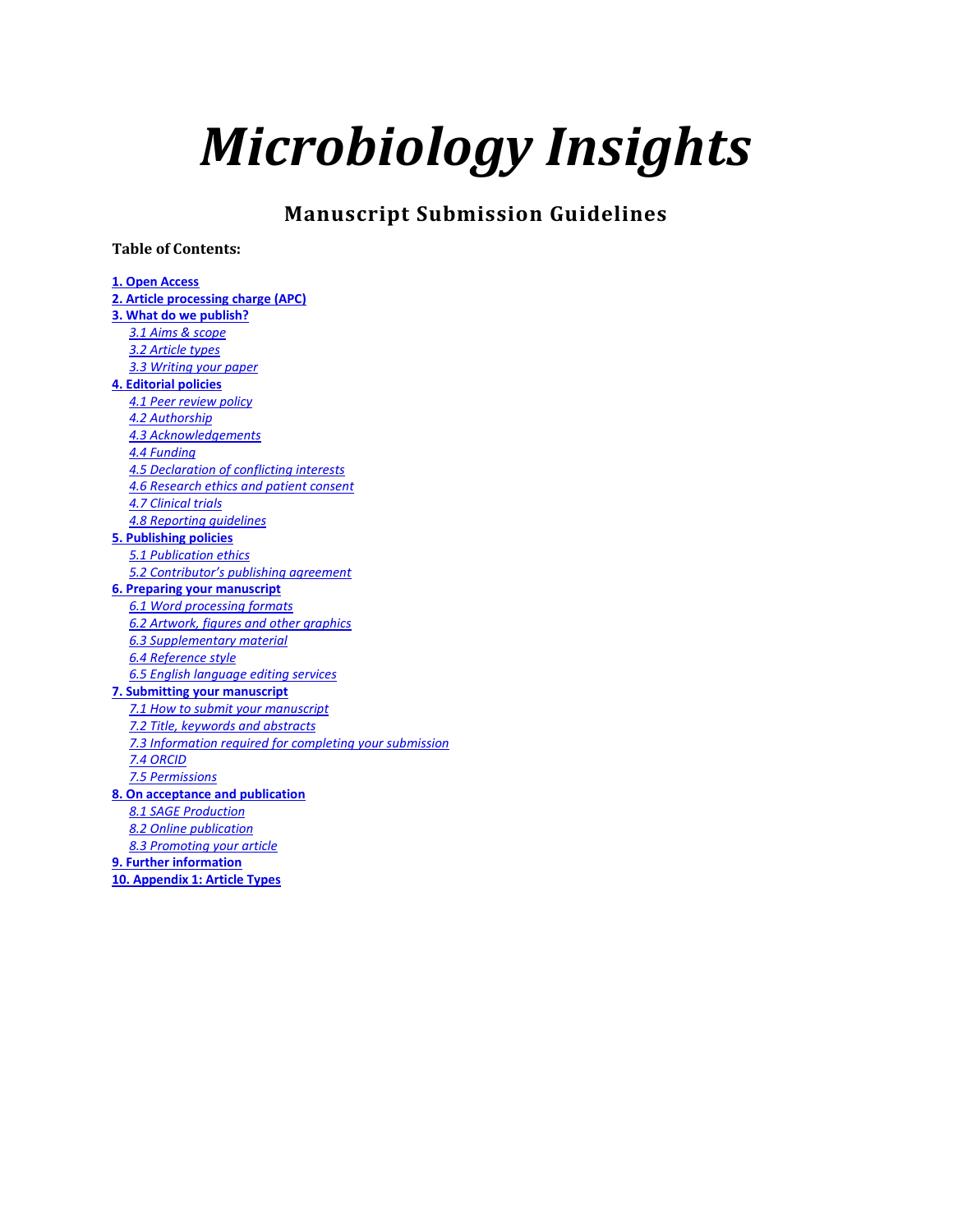This Journal is a member of the [Committee on Publication Ethics.](http://publicationethics.org/)

This Journal recommends that authors follow the [Recommendations for the Conduct, Reporting, Editing,](http://www.icmje.org/icmje-recommendations.pdf)  [and Publication of Scholarly Work in Medical Journals](http://www.icmje.org/icmje-recommendations.pdf) formulated by the International Committee of Medical Journal Editors (ICMJE).

Please read the guidelines below then visit the journal's [submission site](https://insights.sagepub.com/submit_step_1.php) to upload your manuscript. Please note that manuscripts not conforming to these guidelines may be returned.

Only manuscripts of sufficient quality that meet the aims and scope of *Microbiology Insights* will be reviewed.

As part of the submission process you will be required to warrant that you are submitting your original work, that you have the rights in the work, that you are submitting the work for first publication in the Journal and that it is not being considered for publication elsewhere and has not already been published elsewhere, and that you have obtained and can supply all necessary permissions for the reproduction of any copyright works not owned by you.

# <span id="page-1-0"></span>**1. Open Access**

*Microbiology Insights* is an open access, peer-reviewed journal. Each article accepted by peer review is made freely available online immediately upon publication, is published under a Creative Commons license and will be hosted online in perpetuity. Publication costs of the journal are covered by the collection of article processing charges which are paid by the funder, institution or author of each manuscript upon acceptance. There is no charge for submitting a paper to the journal.

For general information on open access at SAGE please visit the [Open Access page](http://www.sagepub.com/openaccess.cp) or view our Open [Access FAQs.](http://www.sagepub.com/oa/oafaq.cp)

[\[Return to top\]](#page-0-0)

# <span id="page-1-1"></span>**2. Article processing charge (APC)**

If, after peer review, your manuscript is accepted for publication, a one-time article processing charge (APC) is payable. This APC covers the cost of publication and ensures that your article will be freely available online in perpetuity under a Creative Commons license.

The article processing charge (APC) is \$1,848 USD for authors in North America and £1,399 for authors in all other countries.\*

*\*The article processing charge (APC) is payable upon acceptance after peer review and is subject to value added tax (VAT) where applicable. If the paying author/institution is based in the European Union, to comply with European law, VAT must be added to the APC. Providing a VAT registration number will allow an institution to avoid paying this tax, except for UK institutions. Payments can be made in GBP or USD.*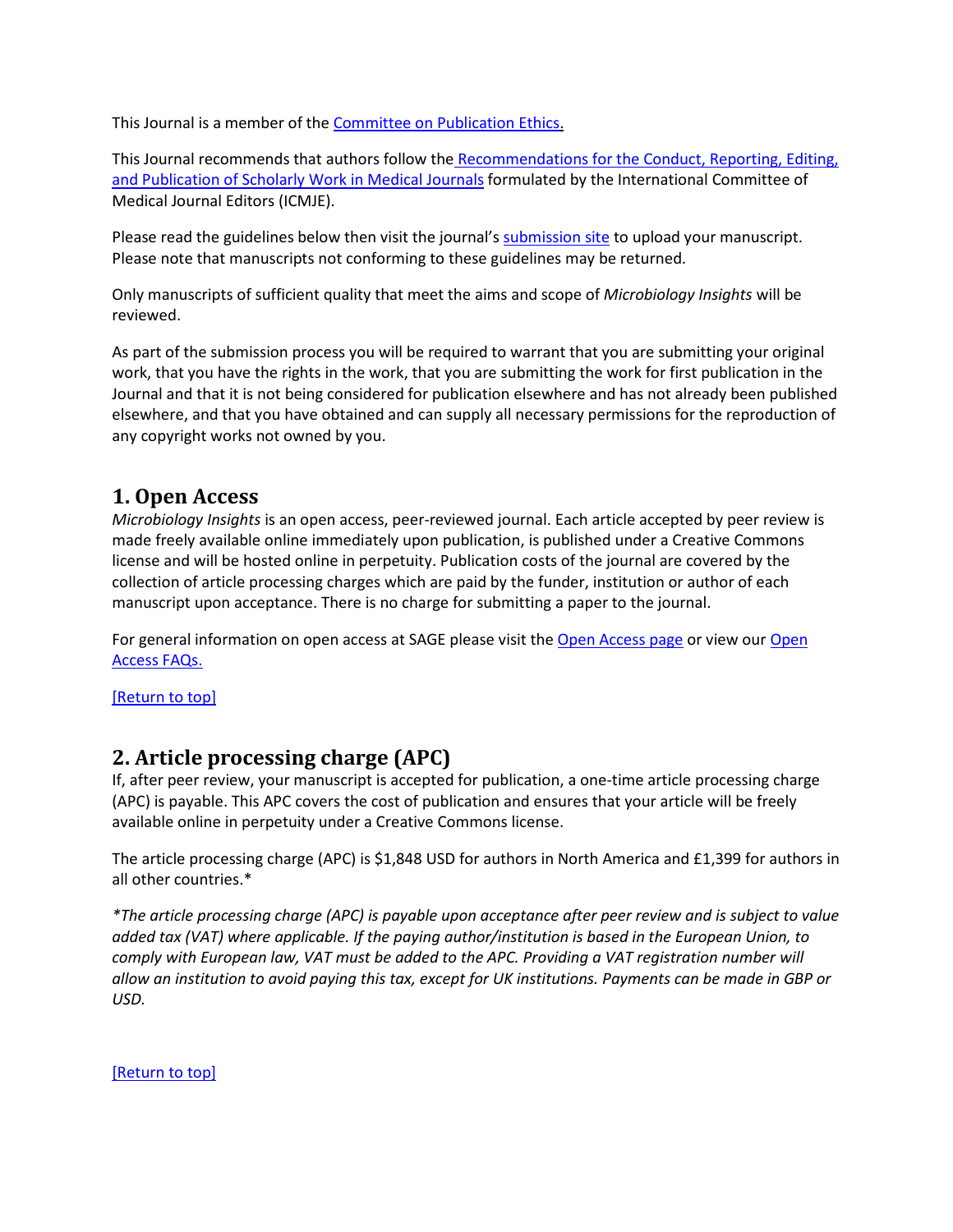# <span id="page-2-1"></span><span id="page-2-0"></span>**3. What do we publish?**

# **3.1 Aims & scope**

Before submitting your manuscript to *Microbiology Insights*, please ensure you have read the [Aims & Scope.](https://us.sagepub.com/en-us/nam/microbiology-insights/journal202679#aims-and-scope)

# <span id="page-2-2"></span>**3.2 Article types**

*Microbiology Insights* welcomes submissions of the following types:

- 1. Case Reports
- 2. Commentaries
- 3. Concise reviews
- 4. Editorials
- 5. Expert reviews
- 6. Images of interest
- 7. Letters to the Editor
- 8. Meeting reports
- 9. Methodologies
- 10. Original research
- 11. Perspectives
- 12. Reviews
- 13. Short commentaries
- 14. Short reports
- 15. Short reviews
- 16. Technical advances

For more information on the types of articles accepted, please see [Appendix 1: Article Types.](#page-11-0)

## <span id="page-2-3"></span>**3.3 Writing your paper**

The SAGE Author Gateway has some general advice and on [how to get published,](https://uk.sagepub.com/en-gb/eur/how-to-get-published) plus links to further resources.

## **3.3.1 Making your article discoverable**

When writing up your paper, think about how you can make it discoverable. The title, keywords and abstract are key to ensuring readers find your article through search engines such as Google. For information and guidance on how best to title your article, write your abstract and select your keywords, have a look at this page on the Gateway: [How to Help Readers Find Your Article Online](https://uk.sagepub.com/en-gb/eur/help-readers-find-your-article)

[\[Return to top\]](#page-0-0)

# <span id="page-2-5"></span><span id="page-2-4"></span>**4. Editorial policies**

# **4.1 Peer review policy**

The journal's policy is to have manuscripts reviewed by two expert reviewers. *Microbiology Insights* utilizes a single-blind peer review process in which the reviewer's name and information is withheld from the author**.** All manuscripts are reviewed as rapidly as possible, while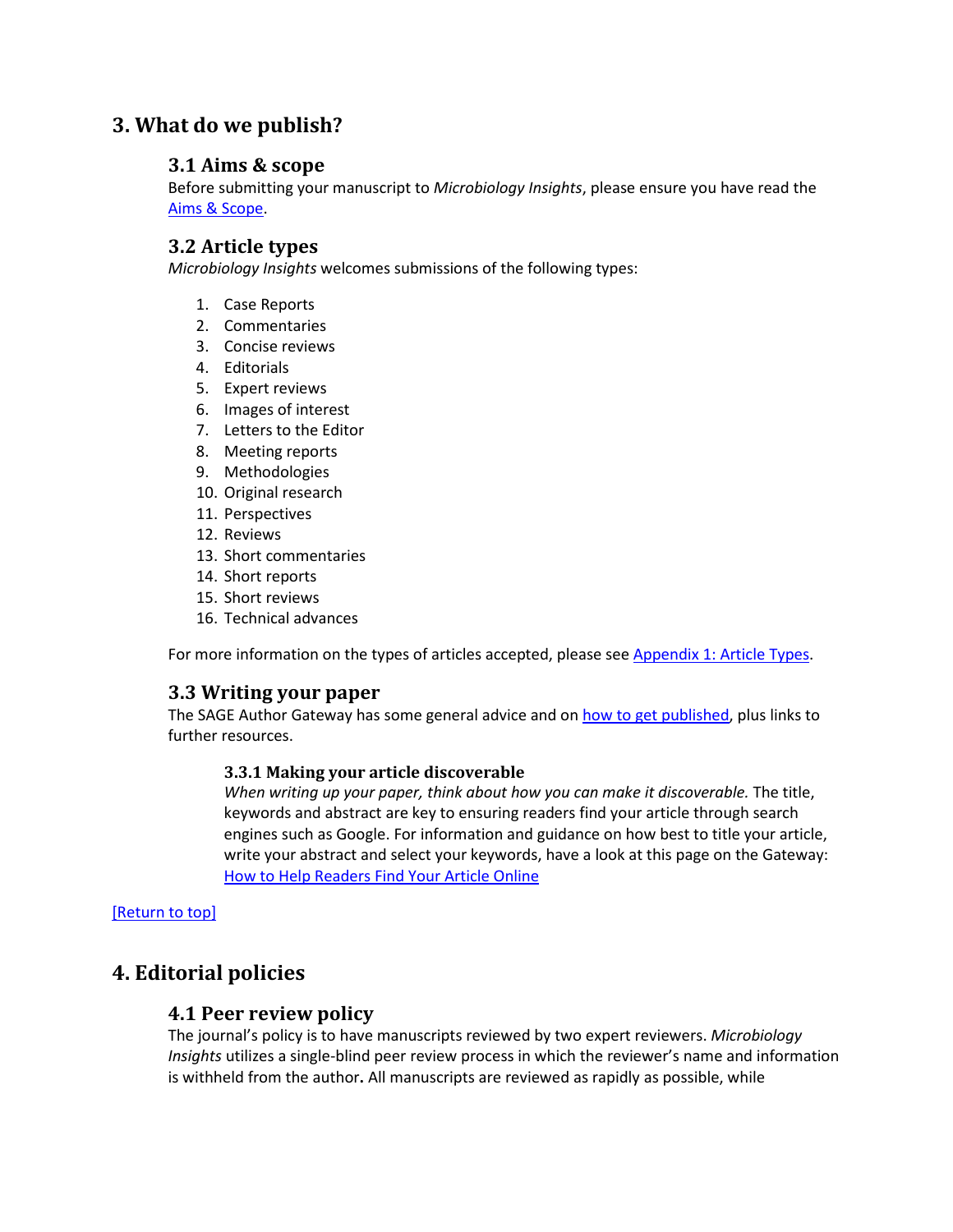maintaining rigor. Reviewers make comments to the author and recommendations to the Editor-in-Chief who then makes the final decision.

The Editor or members of the Editorial Board may occasionally submit their own manuscripts for possible publication in the journal. In these cases, the peer review process will be managed by alternative members of the Board and the submitting Editor / Board member will have no involvement in the decision-making process.

*Microbiology Insights* is committed to delivering high quality, fast peer-review for your paper, and as such has partnered with Publons. Publons is a third party service that seeks to track, verify and give credit for peer review. Reviewers for *Microbiology Insights* can opt in to Publons in order to claim their reviews or have them automatically verified and added to their reviewer profile. Reviewers claiming credit for their review will be associated with the relevant journal, but the article name, reviewer's decision and the content of their review is not published on the site. For more information visit the [Publons](http://home.publons.com/) website.

## <span id="page-3-0"></span>[\[Return to top\]](#page-0-0)

## **4.2 Authorship**

Papers should only be submitted for consideration once consent is given by all contributing authors. Those submitting papers should carefully check that all those whose work contributed to the paper are acknowledged as contributing authors.

The list of authors should include all those who can legitimately claim authorship. This is all those who:

- (i) Made a substantial contribution to the concept or design of the work; or acquisition, analysis or interpretation of data,
- (ii) Drafted the article or revised it critically for important intellectual content,
- (iii) Approved the version to be published,
- (iv) Each author should have participated sufficiently in the work to take public responsibility for appropriate portions of the content.

Authors should meet the conditions of all of the points above. Each author should have participated sufficiently in the work to take public responsibility for appropriate portions of the content.

When a large, multicentre group has conducted the work, the group should identify the individuals who accept direct responsibility for the manuscript. These individuals should fully meet the criteria for authorship.

Acquisition of funding, collection of data, or general supervision of the research group alone does not constitute authorship, although all contributors who do not meet the criteria for authorship should be listed in the Acknowledgments section. Please refer to th[e International](http://www.icmje.org/recommendations/browse/roles-and-responsibilities/defining-the-role-of-authors-and-contributors.html)  [Committee of Medical Journal Editors \(ICMJE\) authorship guidelines](http://www.icmje.org/recommendations/browse/roles-and-responsibilities/defining-the-role-of-authors-and-contributors.html) for more information on authorship.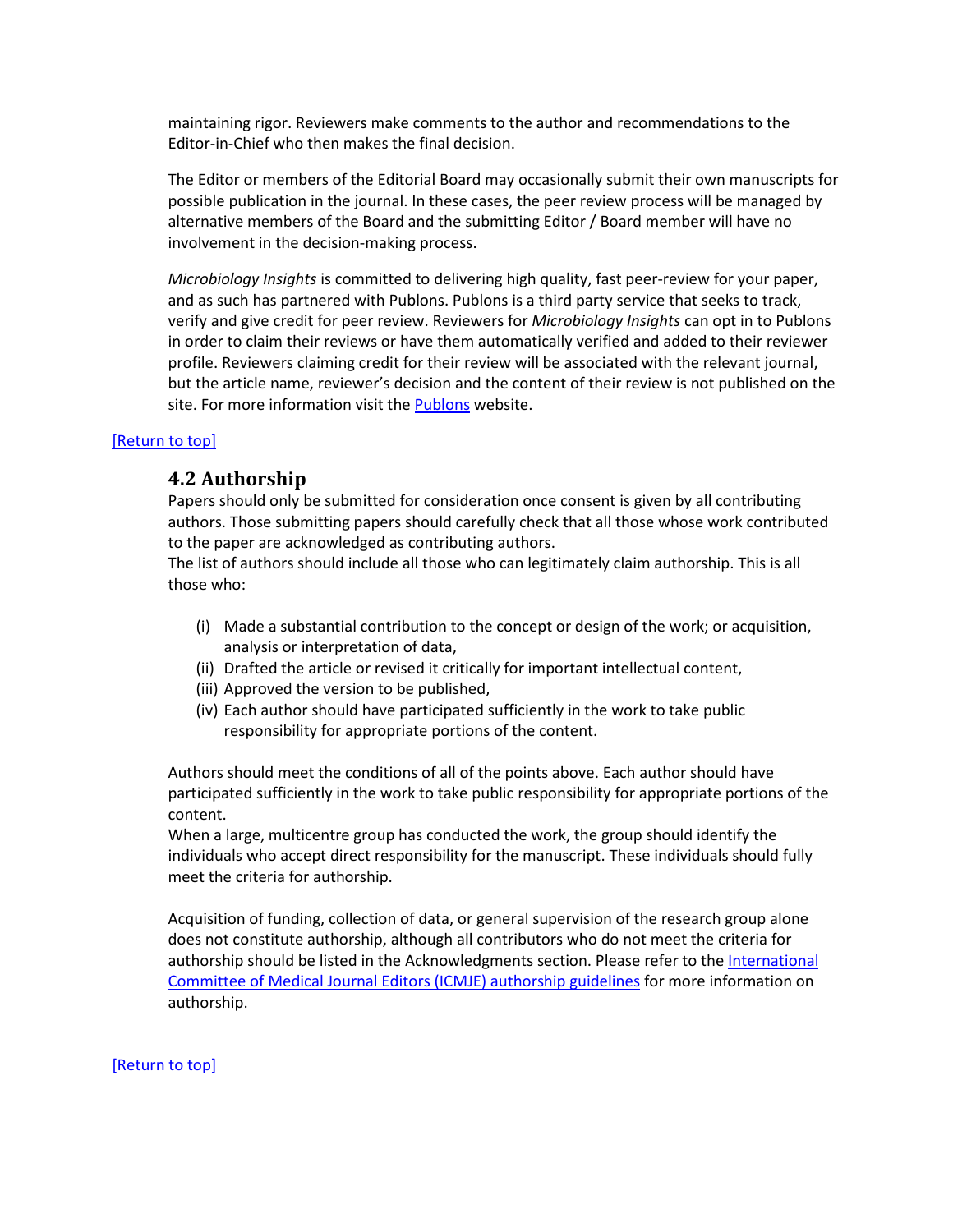# <span id="page-4-0"></span>**4.3 Acknowledgements**

All contributors who do not meet the criteria for authorship should be listed in an Acknowledgements section. Examples of those who might be acknowledged include a person who provided purely technical help, or a department chair who provided only general support.

## **4.3.1 Writing assistance**

Individuals who provided writing assistance, e.g. from a specialist communications company, do not qualify as authors and so should be included in the Acknowledgements section. Authors must disclose any writing assistance – including the individual's name, company and level of input – and identify the entity that paid for this assistance.

It is not necessary to disclose use of language polishing services.

Any acknowledgements should appear first at the end of your article prior to your Declaration of Conflicting Interests (if applicable), any notes and your References.

## <span id="page-4-1"></span>[\[Return to top\]](#page-0-0)

# **4.4 Funding**

*Microbiology Insights* requires all authors to acknowledge their funding in a consistent fashion under a separate heading. Please visit the [Funding Acknowledgements](http://www.uk.sagepub.com/authors/journal/funding.sp) page on the SAGE Journal Author Gateway to confirm the format of the acknowledgment text in the event of funding, or state that: This research received no specific grant from any funding agency in the public, commercial, or not-for-profit sectors.

## <span id="page-4-2"></span>[\[Return to top\]](#page-0-0)

# **4.5 Declaration of conflicting interests**

It is the policy of *Microbiology Insights* to require a declaration of conflicting interests from all authors enabling a statement to be carried within the paginated pages of all published articles.

Please ensure that a 'Declaration of Conflicting Interests' statement is included at the end of your manuscript, after any acknowledgements and prior to the references. If no conflict exists, please state that 'The Author(s) declare(s) that there is no conflict of interest'.

For guidance on conflict of interest statements, please see the *ICMJE* recommendations.

## [\[Return to top\]](#page-0-0)

## <span id="page-4-3"></span>**4.6 Research ethics and patient consent**

Medical research involving human subjects must be conducted according to the [World Medical](http://www.wma.net/en/30publications/10policies/b3/index.html)  [Association Declaration of Helsinki.](http://www.wma.net/en/30publications/10policies/b3/index.html)

Submitted manuscripts should conform to the [ICMJE Recommendations for the Conduct,](http://www.icmje.org/icmje-recommendations.pdf)  [Reporting, Editing, and Publication of Scholarly Work in Medical Journals,](http://www.icmje.org/icmje-recommendations.pdf) and all papers reporting animal and/or human studies must state in the methods section that the relevant Ethics Committee or Institutional Review Board provided (or waived) approval. Please ensure that you have provided the full name and institution of the review committee, in addition to the approval number.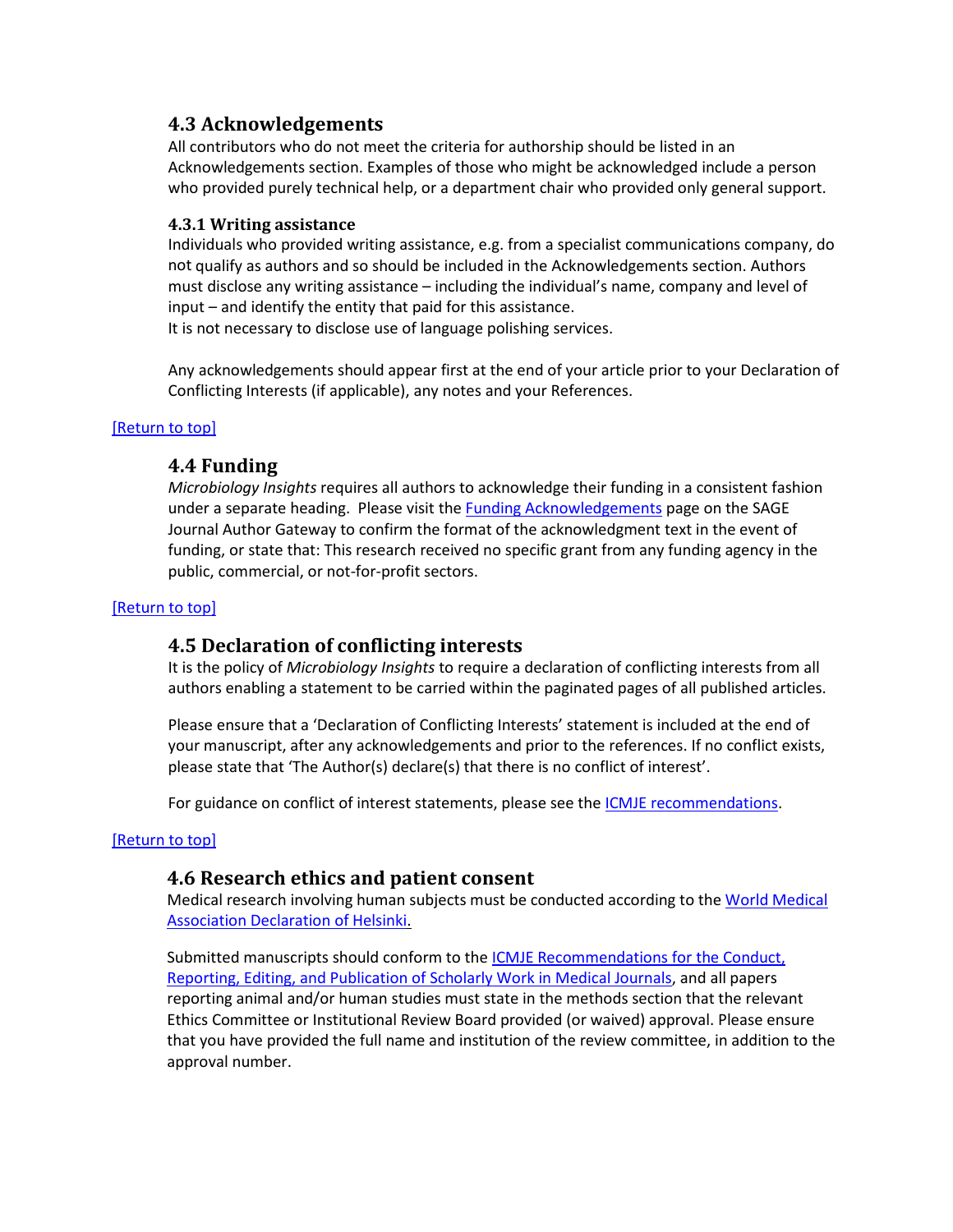For research articles, authors are also required to state in the methods section whether participants provided informed consent and whether the consent was written or verbal.

Information on informed consent to report individual cases or case series should be included in the manuscript text. A statement is required regarding whether written informed consent for patient information and images to be published was provided by the patient(s) or a legally authorized representative.

Please also refer to the [ICMJE Recommendations for the Protection of Research Participants](http://www.icmje.org/recommendations/browse/roles-and-responsibilities/protection-of-research-participants.html)

All research involving animals submitted for publication must be approved by an ethics committee with oversight of the facility in which the studies were conducted. The journal has adopted the [Consensus Author Guidelines on Animal Ethics and Welfare for Veterinary Journals](http://www.veteditors.org/consensus-author-guidelines-on-animal-ethics-and-welfare-for-editors/) published by the International Association of Veterinary Editors.

## <span id="page-5-0"></span>[\[Return to top\]](#page-0-0)

# **4.7 Clinical trials**

*Microbiology Insights* conforms to th[e ICMJE requirement](http://www.icmje.org/recommendations/browse/publishing-and-editorial-issues/clinical-trial-registration.html) that clinical trials are registered in a WHO-approved public trials registry at or before the time of first patient enrolment as a condition of consideration for publication. The trial registry name and URL, and registration number must be included at the end of the abstract.

## <span id="page-5-1"></span>[\[Return to top\]](#page-0-0)

## **4.8 Reporting guidelines**

The relevant [EQUATOR Network](http://www.equator-network.org/) reporting guidelines should be followed depending on the type of study. For example, all randomized controlled trials submitted for publication should include a complete[d CONSORT](http://www.consort-statement.org/downloads) flow chart as a cited figure and the completed CONSORT checklist should be uploaded with your submission as a supplementary file. Systematic reviews and meta-analyses should include the completed [PRISMA](http://www.equator-network.org/reporting-guidelines/prisma/) flow chart as a cited figure and the completed PRISMA checklist should be uploaded with your submission as a supplementary file. The [EQUATOR wizard](http://www.peneloperesearch.com/equatorwizard/) can help you identify the appropriate guideline.

Other resources can be found at [NLM's Research Reporting Guidelines and Initiatives.](http://www.nlm.nih.gov/services/research_report_guide.html)

## [\[Return to top\]](#page-0-0)

# <span id="page-5-3"></span><span id="page-5-2"></span>**5. Publishing policies**

# **5.1 Publication ethics**

SAGE is committed to upholding the integrity of the academic record. We encourage authors to refer to the Committee on Publication Ethics[' International Standards for Authors](http://publicationethics.org/files/International%20standards_authors_for%20website_11_Nov_2011.pdf) and view the Publication Ethics page on the [SAGE Author Gateway.](http://www.uk.sagepub.com/journalgateway/ethics.htm)

## **5.1.1 Plagiarism**

*Microbiology Insights* and SAGE take issues of copyright infringement, plagiarism or other breaches of best practice in publication very seriously. We seek to protect the rights of our authors and we always investigate claims of plagiarism or misuse of published articles. Equally,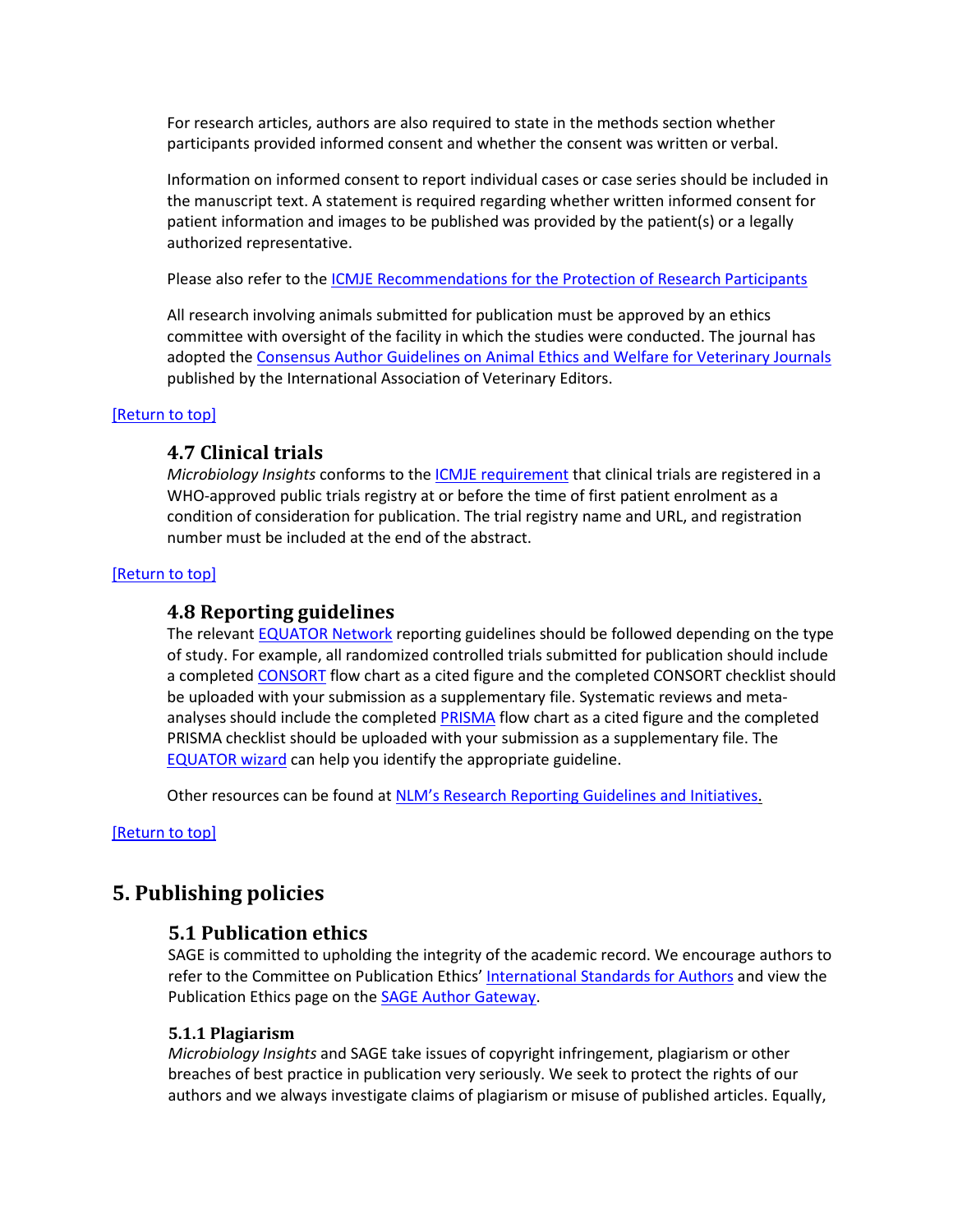we seek to protect the reputation of the journal against malpractice. Submitted articles may be checked with duplication-checking software. Where an article, for example, is found to have plagiarized other work or included third-party copyright material without permission or with insufficient acknowledgement, or where the authorship of the article is contested, we reserve the right to take action including, but not limited to: publishing an erratum or corrigendum (correction); retracting the article; taking up the matter with the head of department or dean of the author's institution and/or relevant academic bodies or societies; or taking appropriate legal action.

## **5.1.2 Prior publication**

If material has been previously published, it is not generally acceptable for publication in a SAGE journal. However, there are certain circumstances where previously published material can be considered for publication. Please refer to the guidance on the [SAGE Author Gateway](https://uk.sagepub.com/en-gb/eur/prior-publication) or if in doubt, contact the Editor at the address given below.

# <span id="page-6-0"></span>**5.2 Contributor's publishing agreement**

Before publication SAGE requires the author as the rights holder to sign a Journal Contributor's Publishing Agreement. *Microbiology Insights* publishes manuscripts under [Creative Commons](http://creativecommons.org/licenses/)  [licenses.](http://creativecommons.org/licenses/) The standard license for the journal is Creative Commons by Attribution Non-Commercial (CC BY-NC), which allows others to re-use the work without permission as long as the work is properly referenced and the use is non-commercial. For more information, you are advised to visit [SAGE's OA licenses page.](https://us.sagepub.com/en-us/nam/re-use-of-open-access-content)

Alternative license arrangements are available, for example, to meet particular funder mandates, made at the author's request.

## [\[Return to top\]](#page-0-0)

# <span id="page-6-2"></span><span id="page-6-1"></span>**6. Preparing your manuscript**

# **6.1 Word processing formats**

The preferred format for your manuscript is Word. LaTeX files are also accepted. Word and (La)Tex templates are available on the [Manuscript Submission Guidelines](https://uk.sagepub.com/en-gb/eur/manuscript-submission-guidelines#PreparingYourManuscript) page of our Author Gateway.

## <span id="page-6-3"></span>[\[Return to top\]](#page-0-0)

# **6.2 Artwork, figures and other graphics**

For guidance on the preparation of illustrations, pictures and graphs in electronic format, please visit SAGE's [Manuscript Submission Guidelines](http://www.uk.sagepub.com/journalgateway/msg.htm)

Figures supplied in color will appear in color online.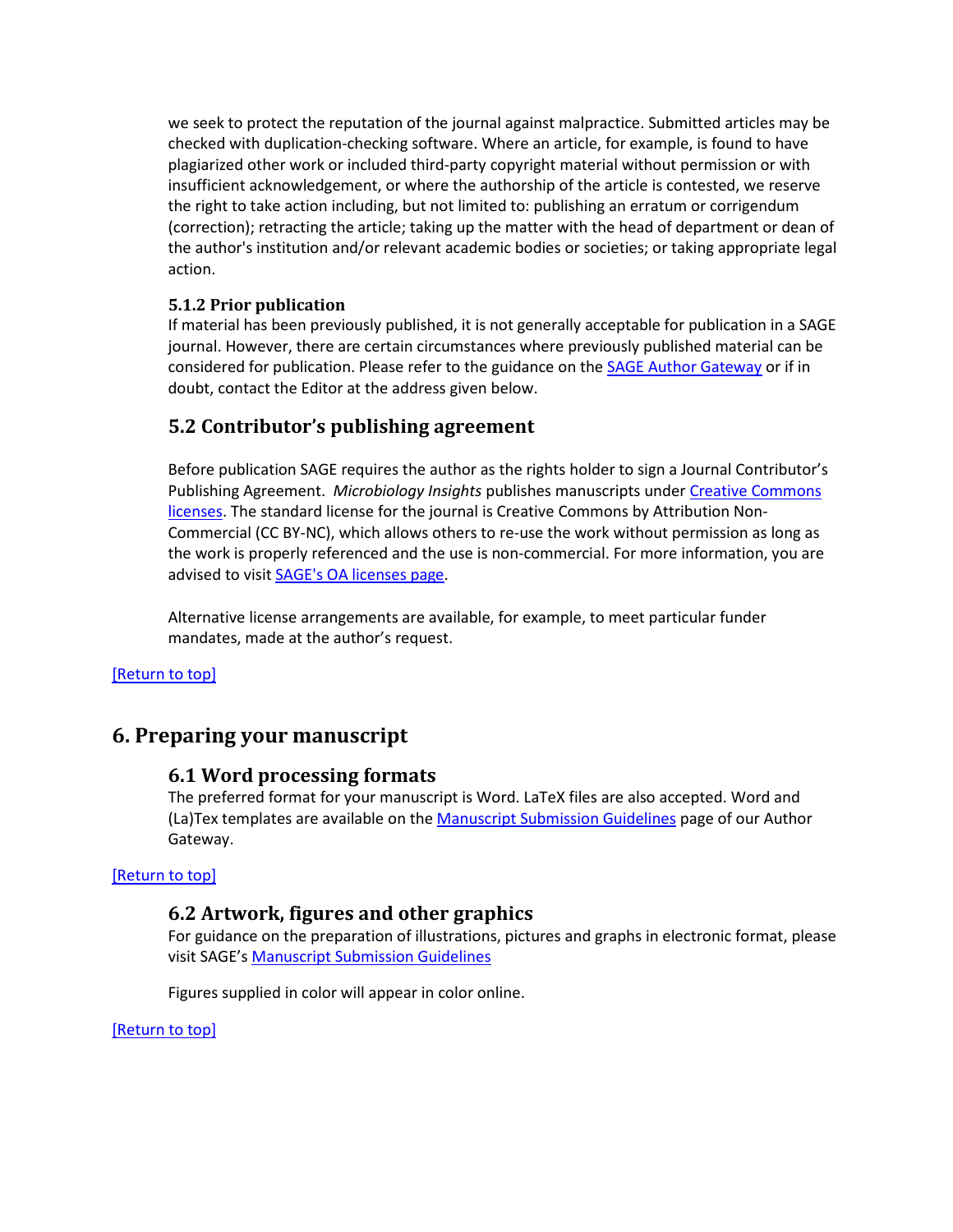# <span id="page-7-0"></span>**6.3 Supplementary material**

This journal is able to host additional materials online (e.g. datasets, podcasts, videos, images etc) alongside the full-text of the article. These will be subjected to peer-review alongside the article. For more information please refer to our guidelines on submitting supplementary files, which can be found within ou[r Manuscript Submission Guidelines](http://www.uk.sagepub.com/journalgateway/msg.htm) page.

## <span id="page-7-1"></span>[\[Return to top\]](#page-0-0)

## **6.4 Reference style**

*Microbiology Insights* adheres to the [AMA reference style.](http://www.amamanualofstyle.com/) Please review th[e guidelines on AMA](http://www.lib.jmu.edu/citation/amaguide.pdf) to ensure your manuscript conforms to this reference style.

If you us[e EndNote](http://www.endnote.com/) to manage references, you can download the [AMA output file here.](http://endnote.com/downloads/style/jama-journal-american-medical-association-ama-10th-edition)

## <span id="page-7-2"></span>[\[Return to top\]](#page-0-0)

## **6.5 English language editing services**

Authors seeking assistance with English language editing, translation, or figure and manuscript formatting to fit the journal's specifications should consider using SAGE Language Services. Visit [SAGE Language Services](http://www.uk.sagepub.com/journalgateway/engLang.htm) on our Journal Author Gateway for further information.

[\[Return to top\]](#page-0-0)

# <span id="page-7-4"></span><span id="page-7-3"></span>**7. Submitting your manuscript**

## **7.1 How to submit your manuscript**

To submit your manuscript to *Microbiology Insights*, follow the steps below. Please be sure to view our simple [presentation requirements](https://insights.sagepub.com/author_resources.php?folder_id=135&sub_menu_id=136) and ensure that references are formatted with AMA [reference style.](http://www.lib.jmu.edu/citation/amaguide.pdf) You may find it useful to keep this page open during the submission process. To do this[, click here](https://insights.sagepub.com/submit_step_1.php) to start the submission process on a new web browser window. Instructions for submission:

- 1. Click through to the ["Submit a Paper"](https://insights.sagepub.com/submit_step_1.php) page
- 2. On the first screen, provide your name and full contact details including email, mailing address and telephone numbers. You must also include your academic affiliations. Complete the anti-spam code and then click the orange button to continue.
- 3. On the second screen, provide details on your paper. Choose the journal you wish to submit your paper to and enter the title and abstract. Click the orange button to continue to the next screen.
- 4. Upload your manuscript and any associated files. At this stage please ensure you have included all the required statements and declarations and uploaded any additional supplementary files (including reporting guidelines where relevant). Please also ensure that you have obtained any necessary permission from copyright holders for reproducing any illustrations, tables, figures or lengthy quotations previously published elsewhere. For further information including guidance on fair dealing for criticism and review, please see the Copyright and Permissions page on the SAGE Author Gateway. Verify that you have read our terms and conditions: these contain important points that you must be aware of. Click the orange button again.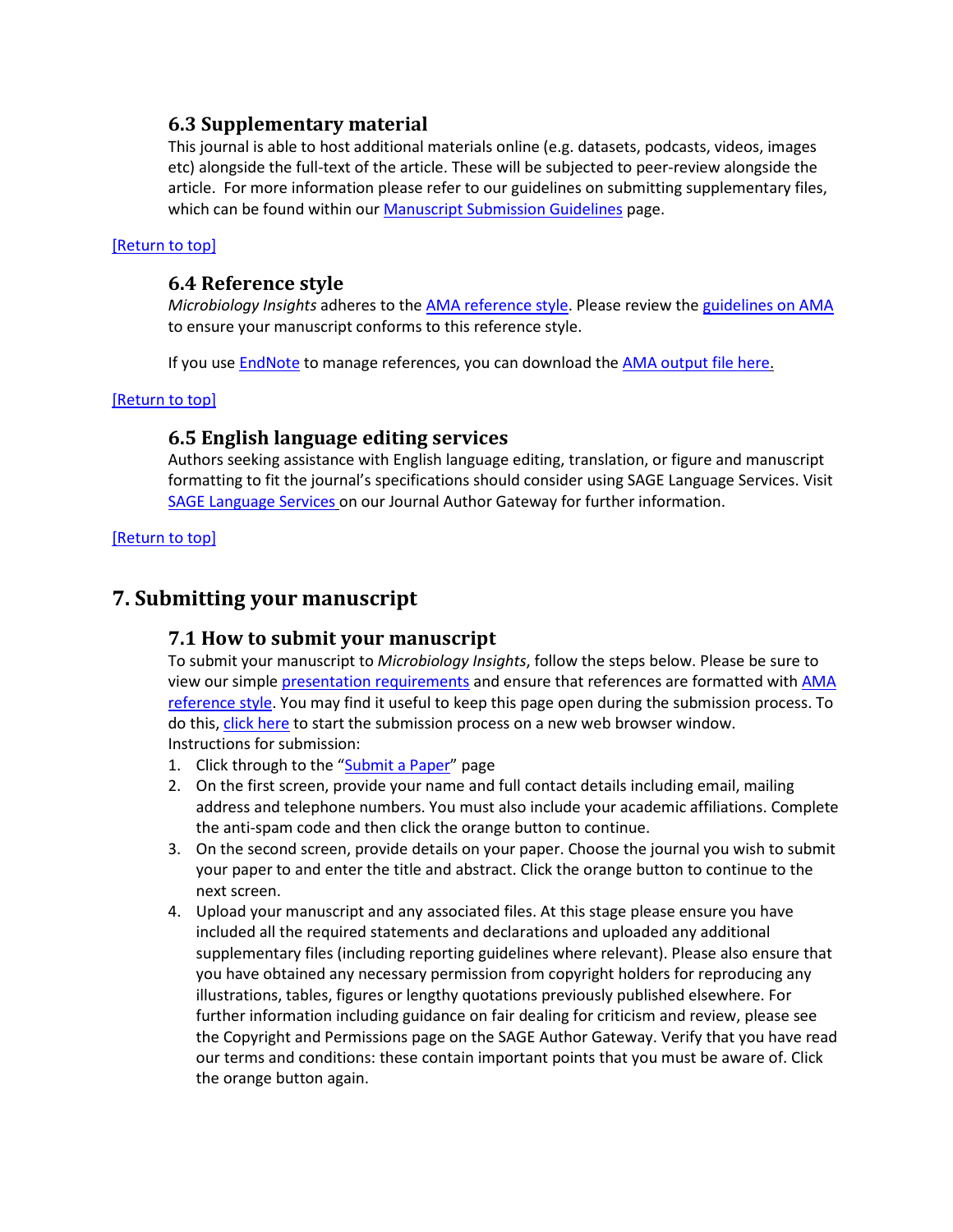- 5. Your submission is now complete. You will receive an email immediately confirming that our manuscript submission system has received your submission. Please take care to read this email fully. Completion of manuscript submission does not guarantee acceptance for peer review.
- 6. Following submission, you will be asked to provide contact details and academic affiliations for all co-authors and identify who is to be the corresponding author. These details must match what appears on your manuscript.

## <span id="page-8-0"></span>[\[Return to top\]](#page-0-0)

## **7.2 Title, keywords and abstracts**

Please supply a title, short title, an abstract and keywords to accompany your article. The title, keywords and abstract are key to ensuring readers find your article online through online search engines such as Google. Please refer to the information and guidance on how best to title your article, write your abstract and select your keywords by visiting the SAGE Journal Author Gateway for guidelines o[n How to Help Readers Find Your Article Online.](http://www.uk.sagepub.com/journalgateway/findArticle.htm)

#### <span id="page-8-1"></span>[\[Return to top\]](#page-0-0)

## **7.3 Information required for completing your submission**

Provide full contact details for the corresponding author including email, mailing address and telephone numbers. Academic affiliations are required for all co-authors. These details should be presented separately to the main text of the article to facilitate anonymous peer review.

You will be asked to provide contact details and academic affiliations for all co-authors via the submission system and identify who is to be the corresponding author. These details must match what appears on your manuscript. At this stage please ensure you have included all the required statements and declarations and uploaded any additional supplementary files (including reporting guidelines where relevant).

#### <span id="page-8-2"></span>[\[Return to top\]](#page-0-0)

## **7.4 ORCID**

As part of our commitment to ensuring an ethical, transparent and fair peer review process SAGE is a supporting member o[f ORCID,](https://orcid.org/register) the Open Researcher and Contributor ID. ORCID provides a persistent digital identifier that distinguishes researchers from every other researcher and, through integration in key research workflows such as manuscript and grant submission, supports automated linkages between researchers and their professional activities ensuring that their work is recognized.

We encourage all authors to add their ORCIDs to their SAGE Track accounts and include their ORCIDs as part of the submission process. If you don't already have one you can create one [here.](https://orcid.org/register)

#### <span id="page-8-3"></span>[\[Return to top\]](#page-0-0)

## **7.5 Permissions**

Authors are responsible for obtaining permission from copyright holders for reproducing any illustrations, tables, figures or lengthy quotations previously published elsewhere. For further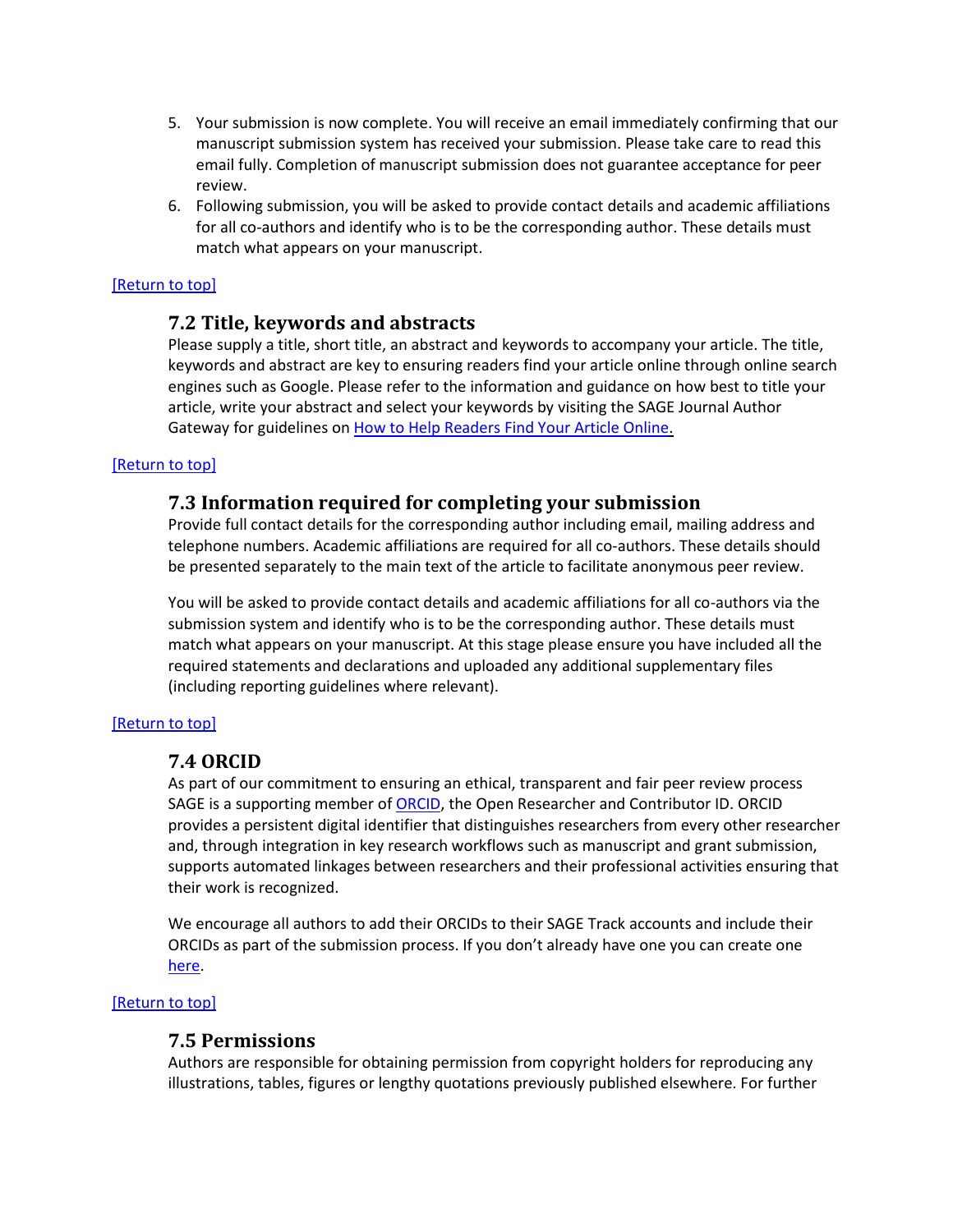information including guidance on fair dealing for criticism and review, please visit our [Frequently Asked Questions](http://www.uk.sagepub.com/journalgateway/authorFAQs.htm) on the [SAGE Journal Author Gateway](http://www.uk.sagepub.com/journalgateway/pubPolicies.htm)*.*

[\[Return to top\]](#page-0-0)

# <span id="page-9-0"></span>**8. On acceptance and publication**

If your paper is accepted for publication after peer review, you will first be asked to complete the contributor's publishing agreement. Once your manuscript files have been checked for SAGE Production, the corresponding author will be asked to pay the article processing charge (APC) via a payment link. Once the APC has been processed, your article will be prepared for publication and can appear online within an average of 30 days. Please note that no production work will occur on your paper until the APC has been received.

## <span id="page-9-1"></span>[\[Return to top\]](#page-0-0)

# **8.1 SAGE Production**

Your SAGE Production Editor will keep you informed as to your article's progress throughout the production process. Proofs will be sent by PDF to the corresponding author and should be returned promptly. Authors are reminded to check their proofs carefully to confirm that all author information, including names, affiliations, sequence and contact details are correct, and that Funding and Conflict of Interest statements, if any, are accurate. Please note that if there are any changes to the author list at this stage all authors will be required to complete and sign a form authorizing the change.

## <span id="page-9-2"></span>[\[Return to top\]](#page-0-0)

# **8.2 Online publication**

One of the many benefits of publishing your research in an open access journal is the speed to publication. With no page count constraints, your article will be published online in a fully citable form with a DOI number as soon as it has completed the production process. At this time it will be completely free to view and download for all.

## <span id="page-9-3"></span>[\[Return to top\]](#page-0-0)

## **8.3 Promoting your article**

Publication is not the end of the process! You can help disseminate your paper and ensure it is as widely read and cited as possible. The SAGE Author Gateway has numerous resources to help you promote your work. Visit th[e Promote Your Article](https://uk.sagepub.com/en-gb/eur/promote-your-article) page on the Gateway for tips and advice. In addition, SAGE is partnered with Kudos, a free service that allows authors to explain, enrich, share, and measure the impact of their article. Find out how to [maximize your article's impact](https://uk.sagepub.com/en-gb/eur/maximize-your-articles-impact-with-kudos)  [with Kudos.](https://uk.sagepub.com/en-gb/eur/maximize-your-articles-impact-with-kudos)

<span id="page-9-4"></span>[\[Return to top\]](#page-0-0)

# **9. Further information**

Any correspondence, queries or additional requests for information on the Manuscript Submission process should be sent to the *Microbiology Insights* editorial office as follows: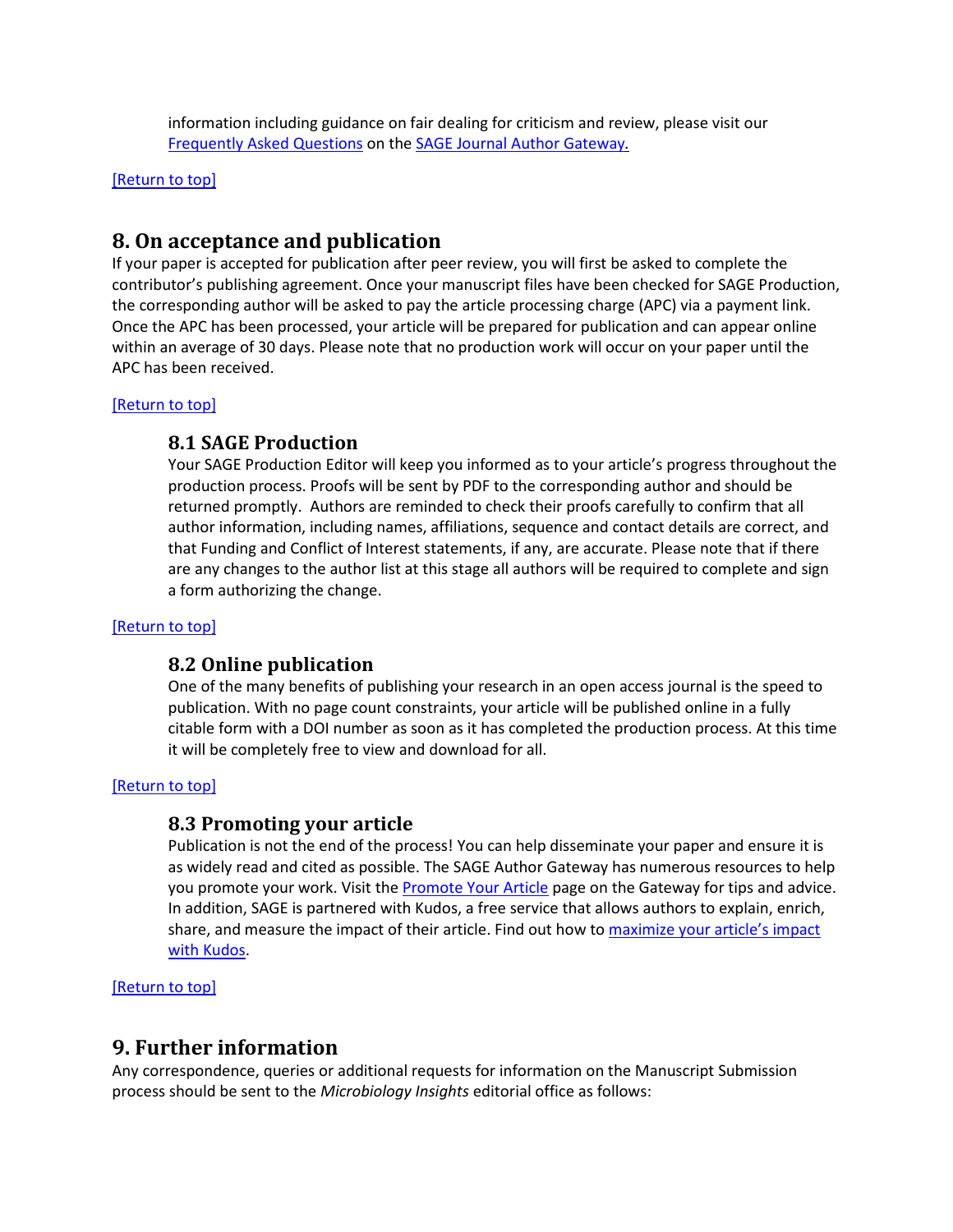Christa Walker

[Christa.Walker@sagepub.com](mailto:Christa.Walker@sagepub.com)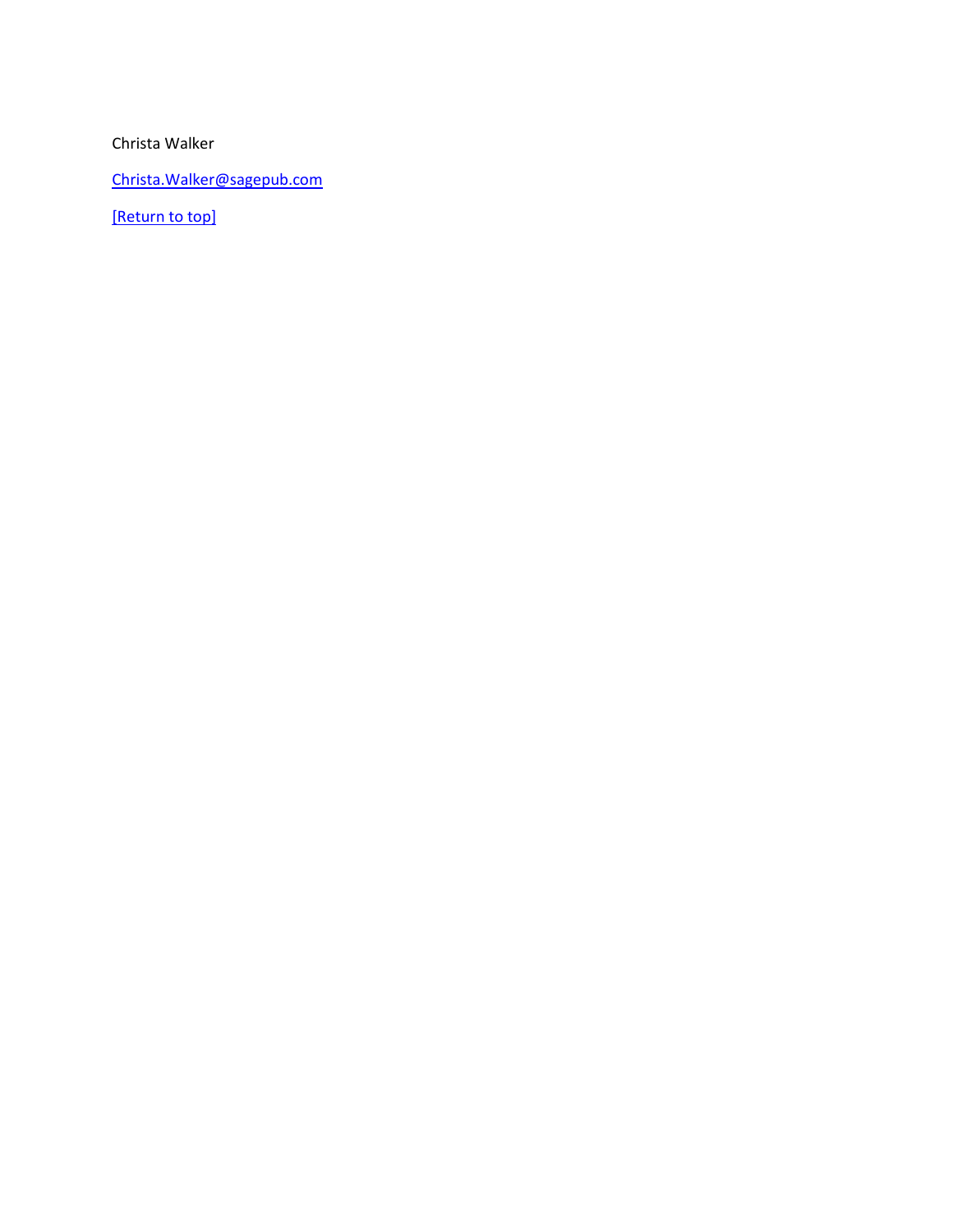# <span id="page-11-0"></span>**10. Appendix 1: Article Types**

Manuscript types eligible for submission are described below.

- 1. Case Report
	- Case reports present interesting or unusual examples of disease, side effects, symptoms, treatments, pathogenesis, or unusual circumstances in medicine and healthcare. Articles can be accompanied by pictures if necessary—these require informed patient consent to publish—and should contribute to the existing literature on the condition they report on. Manuscripts must present out of the ordinary cases.
- 2. Commentary
	- Commentaries discuss the findings, implications, and/or outcomes of specific research or wider research on a general topic. They elaborate on or offer original ideas about a specific paper or a widely-researched subject. Commentaries differ from reviews in that they present the author's original ideas and suggestions instead of only collating and reporting the previous research.
- 3. Concise Review
	- These are similar to a review, but less elaborate and often sum up several studies in a more concise manner for easier reading and reference.
- 4. Editorial
	- Written by the Editor-in-Chief, deputy Editor-in-Chief, Guest Editor or Associate Editor of a journal, editorials are intended to inform readers of changes concerning the journal, or to introduce supplements, special issues, or new ideas relevant to the journal. In limited circumstances individuals other than the individuals listed here may propose an editorial topic if they wish.
- 5. Expert Review
	- These are similar to a review but are invited and are generally written by an opinion leader in the area.
- 6. Image of Interest
	- This submission type presents images supporting evaluation of a condition or diagnosis of an unusual case. The image may be pathologic or radiographic, and must be of high quality and illustrative of the full spectrum of the disorder. Your manuscript should contain a summary of the presentation, an indication of the features of the image leading to diagnosis or critical to the management of the condition. There should also be a discussion of the disease or diagnostic or therapeutic process. There may be no more than two figures and the word count excluding the abstract and references may be no more than 300 words.
- 7. Letter to the Editor
	- Letters to the editor can be submitted on any topic relevant to the journal and are usually in response to an article published in the journal. They can suggest new subjects to be incorporated by the journal or commend and review papers published in the journal. We recommend that individuals considering submitting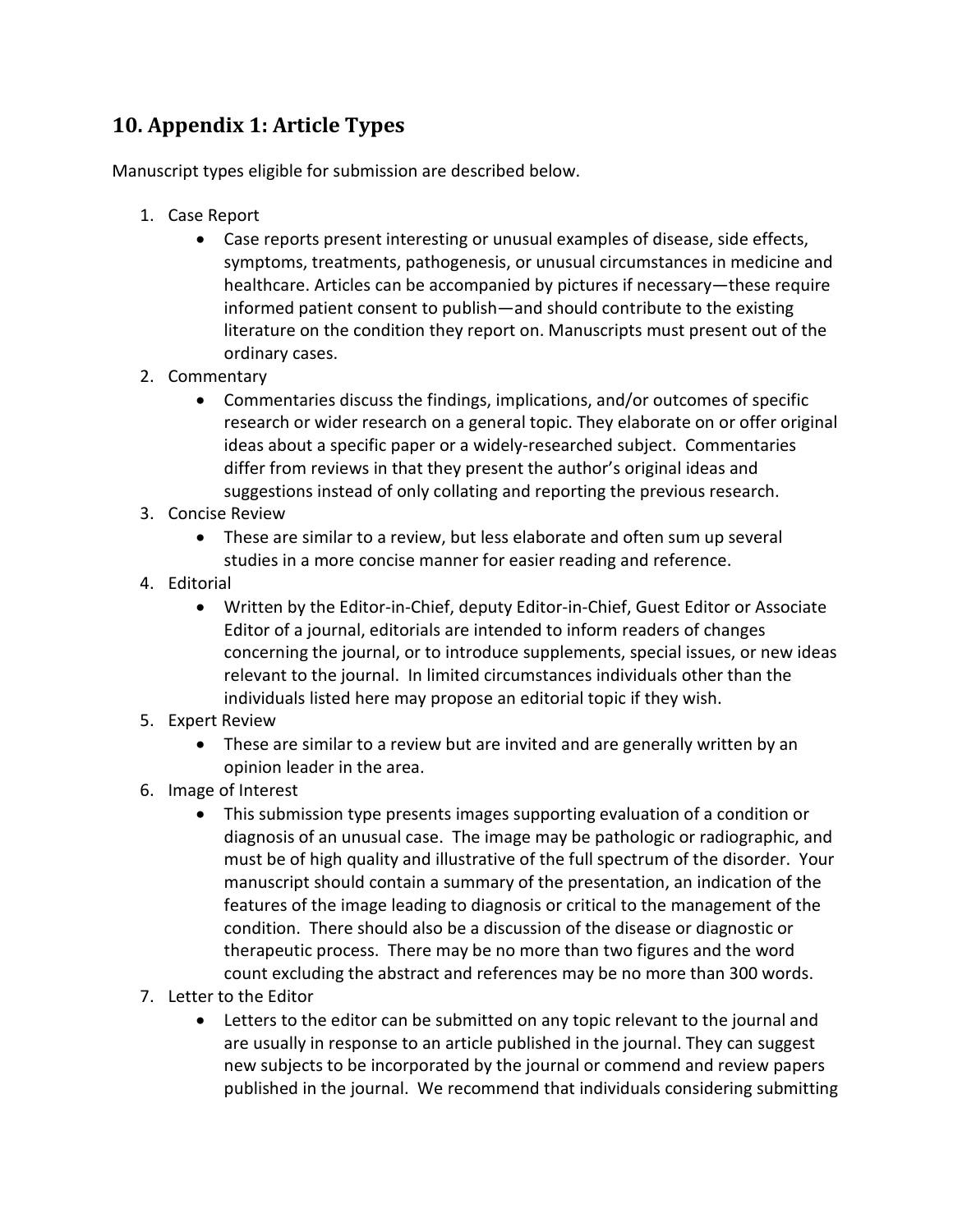a letter to the editor should contact the editor in chief first to discuss their manuscript. Authors should be aware that letters to the editor are not always added to some databases/indexes. Where the editor in chief determines that a letter to the editor does not require peer review, a 50% discount on the journal's standard applicable article processing fee will apply. Otherwise the standard article processing fee will apply, except if the letter addresses an issue on a published paper typically addressed through an expression of concern or retraction; in such cases no fee will apply.

- 8. Meeting Report
	- This manuscript type reports on a meeting with specific relevance to the journal it is submitted to. Meetings can be international or national conferences or institutional seminars.
- 9. Methodology
	- Methodology manuscripts explain a new methodology or an improvement in existing methodologies in therapeutics techniques or medical procedures.
- 10. Original Research
	- These should detail original experiments/research conducted by the authors. Any research on any topic is accepted, provided it falls within the aims and scope of the journal. Original research must add to scientific knowledge on the subject and must be completed in accordance with ethical principles. Research on humans or animals must have applicable ethical approvals.
- 11. Perspective
	- Typically presenting an opinion based on practical experience, these manuscripts are similar to opinion articles, but stem from personal experience of the subject discussed. They can be written in response to other papers provided the author has relevant experience.
- 12. Review
	- A review is a detailed examination including the benefits and drawbacks of a medicine, therapeutic technique, computer program, policy, or anything else appropriate to the journal. They are substantially composed of a report on previous research. Authors wishing to present original ideas in addition should choose the Commentary type. All journals accept unsolicited review manuscripts for peer review.
- 13. Short Commentary
	- A short commentary is similar to a commentary but briefer at around 1,000 words excluding references.
- 14. Short Report
	- Short reports present new research that adds to previous studies. This can be reporting on the reliability or unreliability of research or informing readers of new factors that may influence the outcome of the study. Authors must acknowledge the work they build upon including any unpublished sources. Manuscripts should be no longer than approximately 1,000 words excluding references.